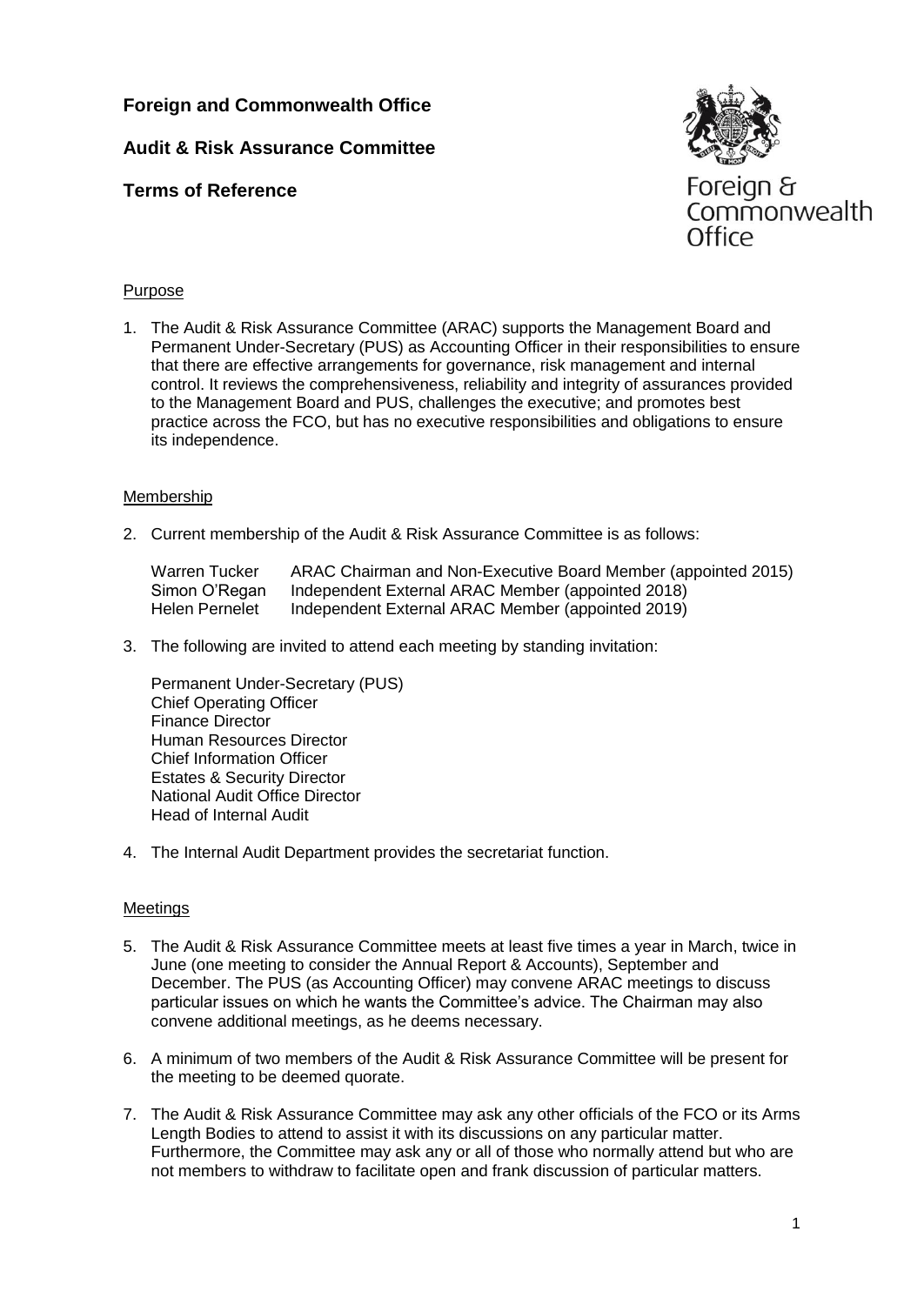## **Audit & Risk Assurance Committee**

## **Terms of Reference**

### Access

8. The Head of Internal Audit and the representative of External Audit (NAO) will have free and confidential access to the Chairman of the Audit & Risk Assurance Committee. A private meeting of the ARAC members and the auditors will be held at least annually.

### Reporting

- 9. The Chairman of the Audit & Risk Assurance Committee will report to the PUS, as Accounting Officer, and FCO Management Board after each ARAC meeting on which occasion the ARAC minutes will be circulated as an agenda item.
- 10. A report of ARAC activity will be published in the Annual Report & Accounts and the Chairman will also write to the PUS each June to give an account of the particular work undertaken in support of his signing the FCO Accounts.

#### **Responsibilities**

- 11. The Audit & Risk Assurance Committee will advise the Management Board and Accounting Officer (PUS) on:
	- the strategic processes for risk, control and governance and the Governance Statement;
	- the findings and conclusions from its enquiries regarding the outcome and effectiveness of FCO investment decisions;
	- FCO accounting policies and annual report & accounts, including the process for their review prior to submission for audit and the levels of error identified but, in accordance with HM Treasury guidance, not whether they are 'true and fair';
	- the planned activity and results of both internal and external audit;
	- the adequacy of management response to issues identified by audit activity, including the NAO Management Letter and interim Management Letter;
	- assurances relating to the corporate governance requirements of the FCO e.g. the Annual Consolidated Certificate of Assurance (ACCA);
	- proposals for tendering for Internal Audit services or for purchase of non-audit services from contractors who provide audit services; and
	- the arrangements in place by which staff may, in confidence, raise concerns about possible improprieties regarding financial reporting and other matters ("whistleblowing"). The Committee's objective is to ensure that arrangements are in place for the proportionate and independent investigation of such matters and for appropriate follow-up action.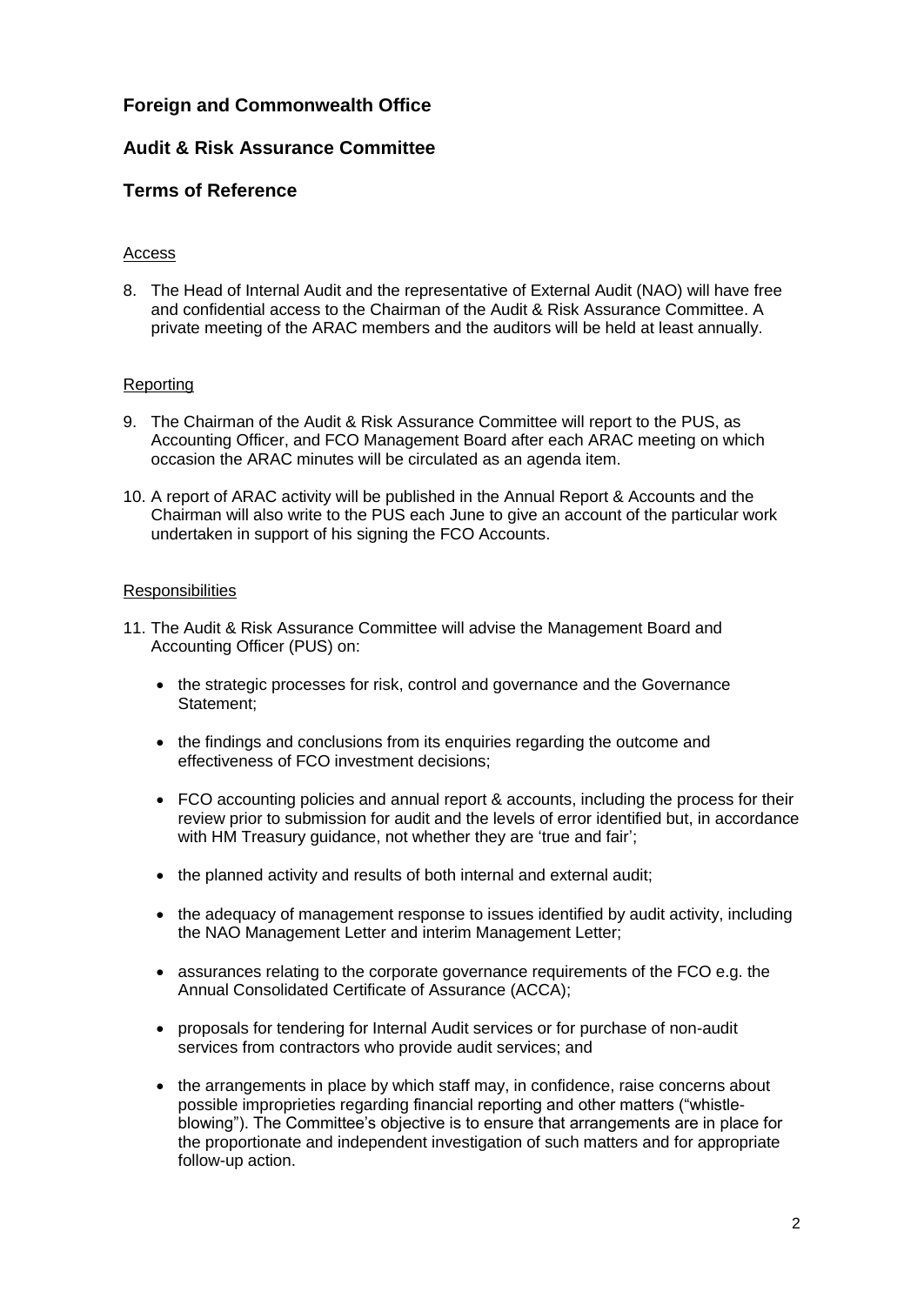## **Audit & Risk Assurance Committee**

## **Terms of Reference**

- 12. The Audit & Risk Assurance Committee will also periodically review its own effectiveness and report the results of that review to the PUS and Management Board.
- 13. All Internal Audit and NAO activity falls within the scope of the committee along with counter-fraud work undertaken by the Anti-Fraud & Corruption Unit (AFCU) and any other independent assurance work (e.g. health & safety audits) , either internally or externally provided.

#### **Rights**

14. The Audit & Risk Assurance Committee may:

- co-opt additional specialist members for a period not exceeding a year to provide specialist skills, knowledge and experience;
- procure specialist ad-hoc advice at the expense of the FCO, subject to budgets agreed by the Management Board.

#### Information Requirements

15. At each regular meeting, the Audit & Risk Assurance Committee will be provided with:

- a report summarising any significant changes to the FCO's Top Risk Register;
- a progress report from the Head of Internal Audit summarising:
	- work performed (and a comparison with work planned)
	- key issues emerging from Internal Audit work
	- management response to recommendations
	- changes to the Internal Audit Plan
	- any resource issues affecting the delivery of Internal Audit objectives
- a progress report from the External Audit representative summarising work done and emerging findings;
- an update from AFCU on their current caseload.
- 16. The Audit & Risk Assurance Committee will also be provided, as and when appropriate, with:
	- an update from the Senior Information Risk Owner (SIRO) on FCO information risk management, including any personal data losses;
	- an Annual Report on Health & Safety, including any accidents and injuries;
	- proposals for changes to the Terms of Reference of Internal Audit (Audit Charter);
	- the Internal Audit Strategy;